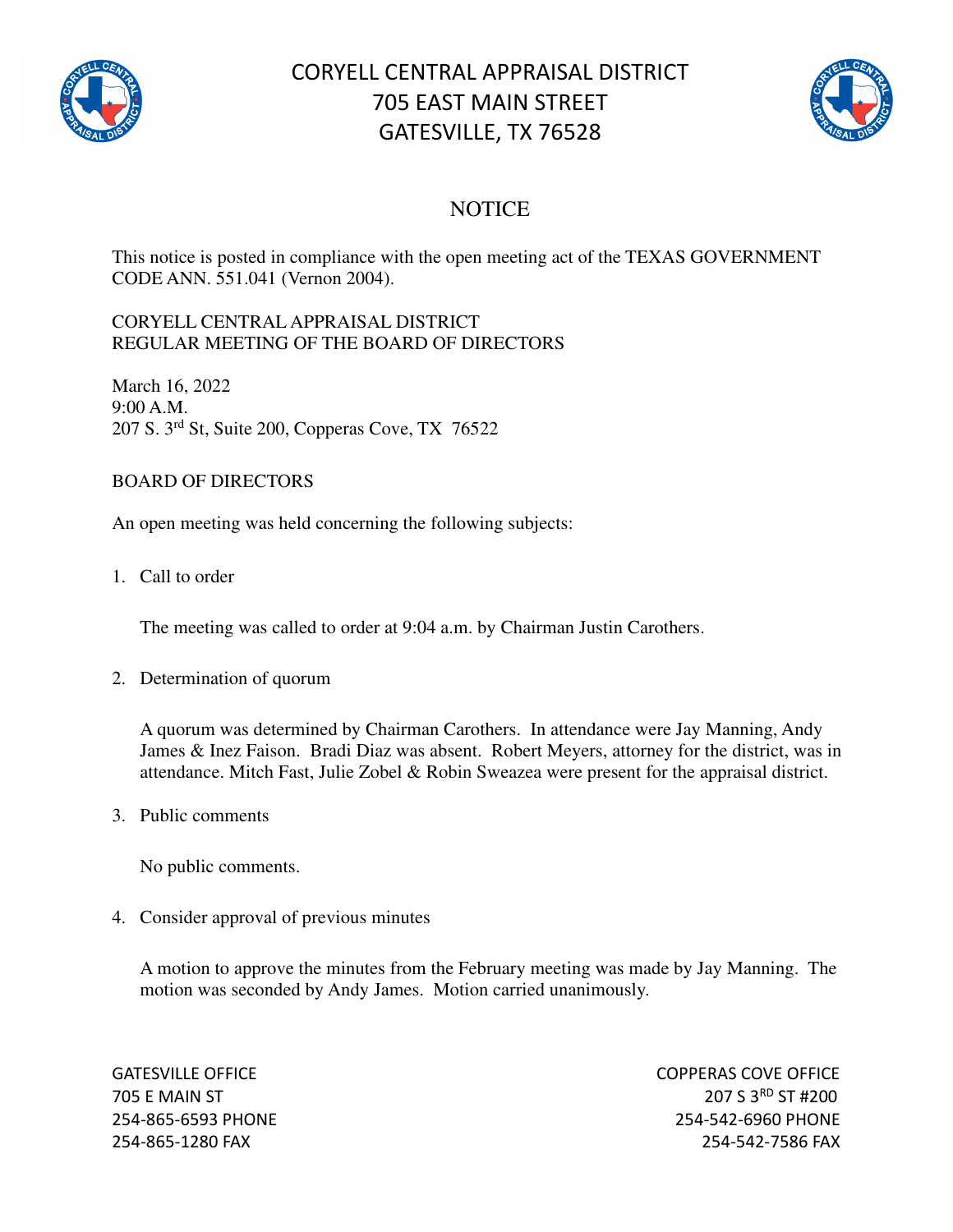



5. Consider approval of monthly financial reports

No action was taken.

6. Consider course of action concerning approval of 2021 Financial Audit of the Coryell Central Appraisal district.

Ms. Diana Ward of Jaynes, Reitmeier, Boyd & Therrell, P.C. presented the 2021 financial audit. A motion to accept the 2021 audit was made by Inez Faison. The motion was seconded by Jay Manning. Motion carried unanimously.

7. Consider course of action concerning interior finish out and furniture for the Copperas Cove Office remodel project.

A motion was made to authorize the Chief Appraiser to spend up to \$6,200 for office cubicles for the new Copperas Cove office was made by Jay Manning. The motion was seconded by Inez Faison. Motion carried unanimously.

- 8. Chief Appraiser Report
	- Update on Office Building Remodel Project
	- Preliminary Valuation Information for 2022 Appraisal Year
	- 2021 Property Value Study Results
	- 2022 Appraisal Notice Process
- 9. Discussion of appraised values, property tax exemptions and property characteristics on properties within the Coryell Central Appraisal District.

No discussion.

GATESVILLE OFFICE **COPPERAS COVE OF EXAMPLE 2** 705 E MAIN ST 207 S 3RD ST #200 254-865-6593 PHONE 254-542-6960 PHONE 254-865-1280 FAX 254-542-7586 FAX